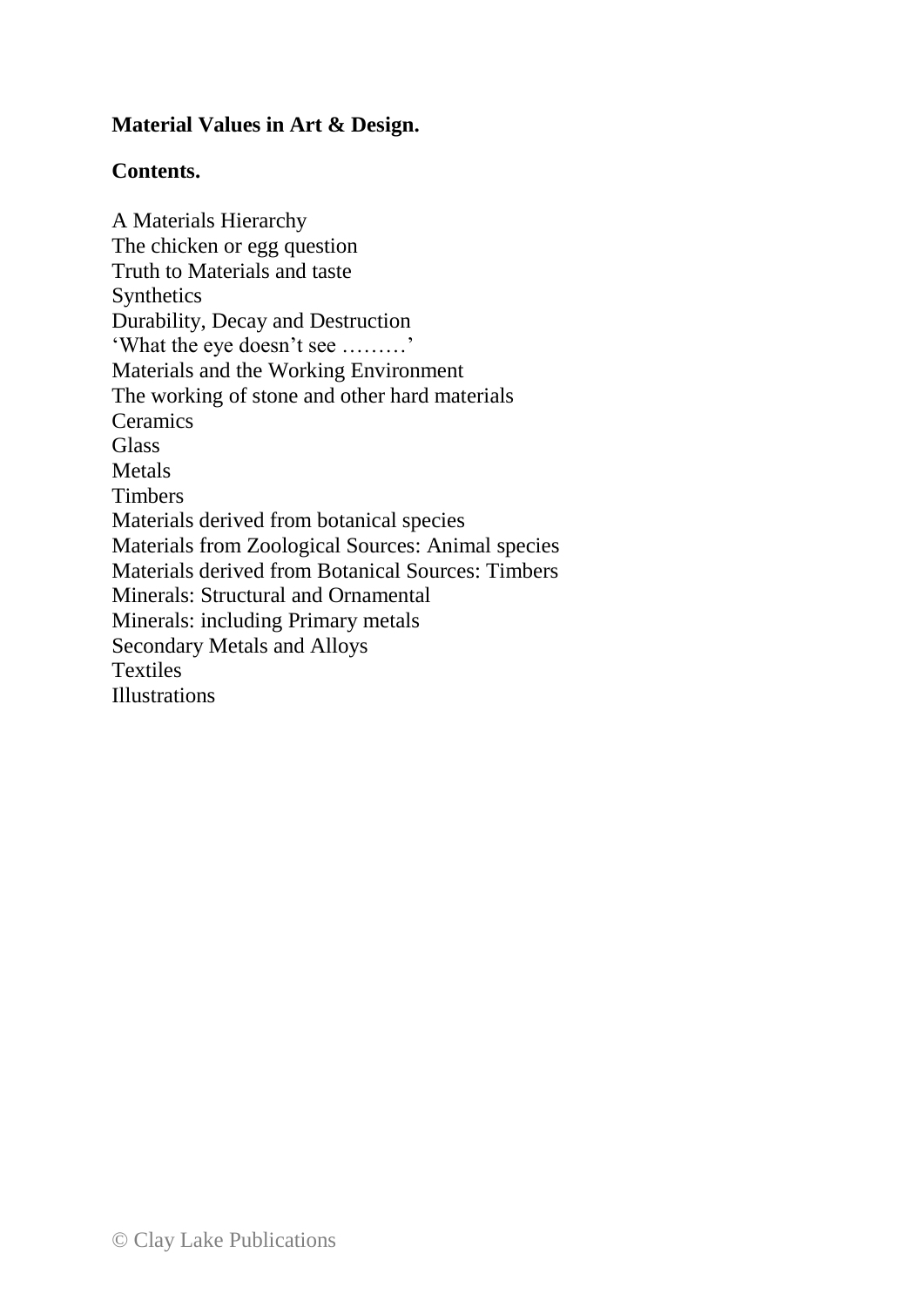## **Foreword**

In writing this book my aim was the provision of what I hoped would prove to be of interest and value to anyone engaged in art, the crafts or, indeed, any activity where it is relevant to know why we use certain materials, when and how they were first discovered, their cultural and economic significance, the methods invented for processing and fabricating materials, and not least the values we place on them.

There are, however, certain intentional omissions. I have not, for example, included substances and materials that are largely exclusive to purposes outside the fields of art and design, nor have I included any detailed examination of materials that have been introduced within the past fifty years.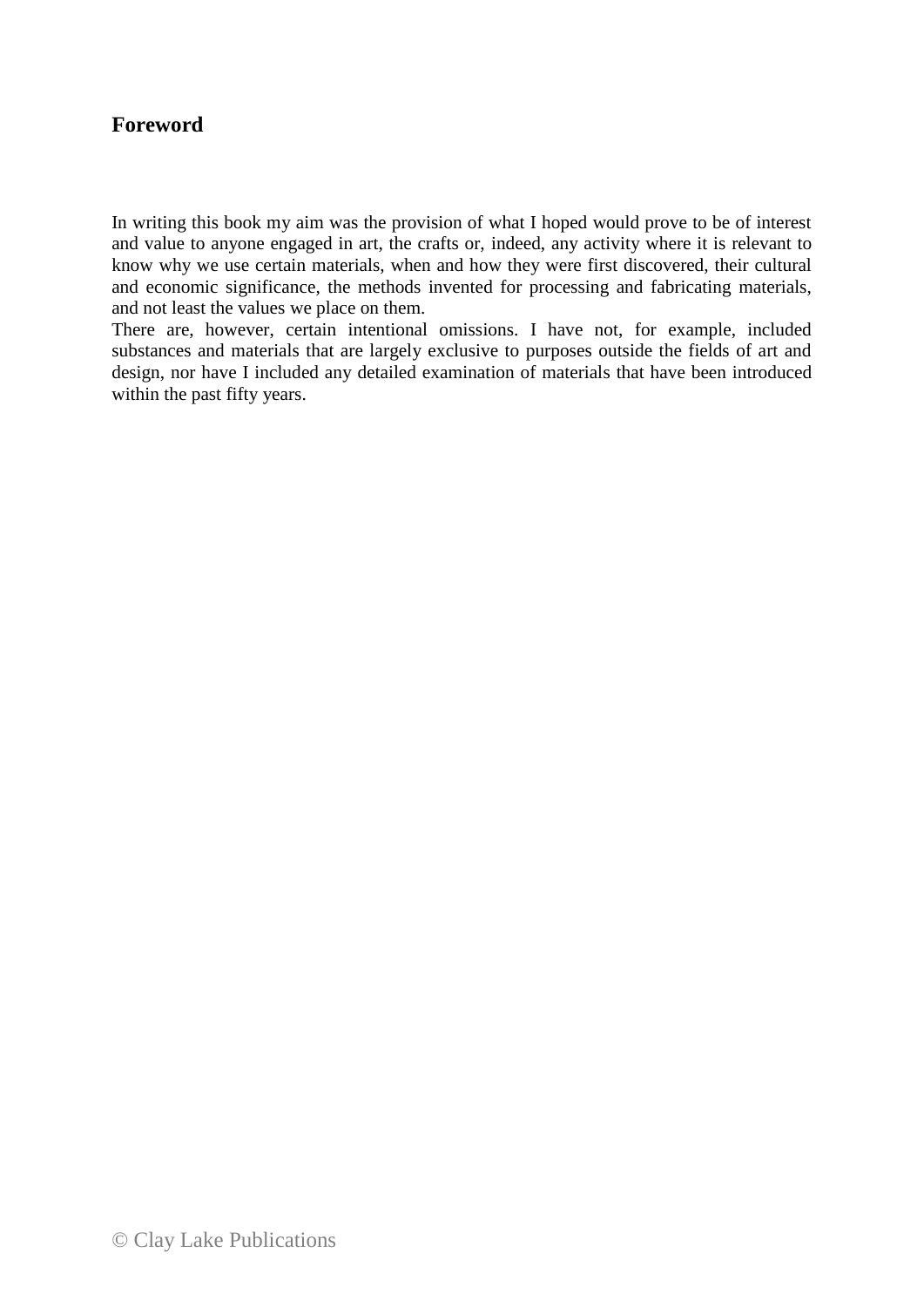## **A Materials Hierarchy.**

Finances permitting, most people living in past centuries would probably have invested their savings in a quantity of gold, especially in the event of a need to escape an aggressor or on occasions of civil unrest or invasion by a foreign force. Precious metals in the form of coinage provided the most easily transferable and flexible way of preserving personal wealth. There were occasions when an individual might have had a quantity of coins that exceeded or more usually failed to meet their immediate needs, a situation which might have led to what was known as clipping. With recourse to this fraudulent practice it was possible to file or cut the edges of coins in order to create a sufficient quantity of metal for conversion into gold or silver plate. Indeed, coins have survived from the late medieval period clipped to an extent that their original circular shape has been irretrievably lost. So widespread was clipping that many people would have carried with them a small set of scales, along with the necessary weights, in a pocket-sized wooden or metal box, thus enabling them to determine the metal value of the coins they were being offered. Needless to say coin clipping was considered a serious offence to the extent that anyone found guilty of carrying out the practice would have, as late as the seventeenth century, been charged with treason punishable with the death penalty. The introduction of milled edged coins and what were called promissory notes, followed by paper money, were largely and assurance against being victim to these fraudulent practices.

Gold coins were obviously of greater value than coins of silver with a similar relationship of silver to copper. This hierarchical order of values was reflected in materials other than metals. For example, mahogany had a greater market value than many other woods such as pine, differences that were largely determined by a combination of transport costs and demand. In eighteenth century Europe most countries had easy access to abundant sources of pine while obtaining mahogany involved the expensive importation of supplies from distant lands. At a period when sailing ships were transporting mahogany and other exotic timbers over vast distances, with all their attendant dangers, such factors were instrumental in determining market values. Therefore, aesthetic values apart, the use of mahogany fronts to drawers with soft wood carcasses was a practice largely determined by economic considerations. Similarly, the introduction of veneering by which a board of a more costly timber was separated by sawing into thinner sheets and glued to a base of a cheaper wood was in part a practice with its origins in cost.

Some materials have gone out of use because they have either been replaced by alternatives with superior properties or supplies have become exhausted. Then there are other instances when in the interests of conservation manufacturers and craftsmen have been prevented by law from exploiting certain materials. In comparatively recent times the use of elephant ivory has been banned or strictly regulated because ivory was being consumed in great quantities, especially during the nineteenth century, for purposes ranging from oriental carvings to, in the west, piano and organ keys. With the growth of tourism to such countries as Africa during the last century the demand for ivory souvenirs

reached a point that posed a serious threat to the continent's elephant populations. Fortunately, a replacement for ivory has appeared during the past fifty years in the form of acrylic resins which can be made to simulate the colour and texture of the genuine material. Such is the effectiveness of these compositions that distinguishing between say an authentic Japanese netsuke in ivory and an equivalent piece made in resin can prove problematic because the best acrylic resins have succeeded in replicating the colour and even the texture of genuine ivory, and offer the added advantage of their suitability for casting in moulds.

Synthetic substitutes have emerged for a host of materials from animal skins to precious stones. Imitation leather is available of a quality that requires careful examination in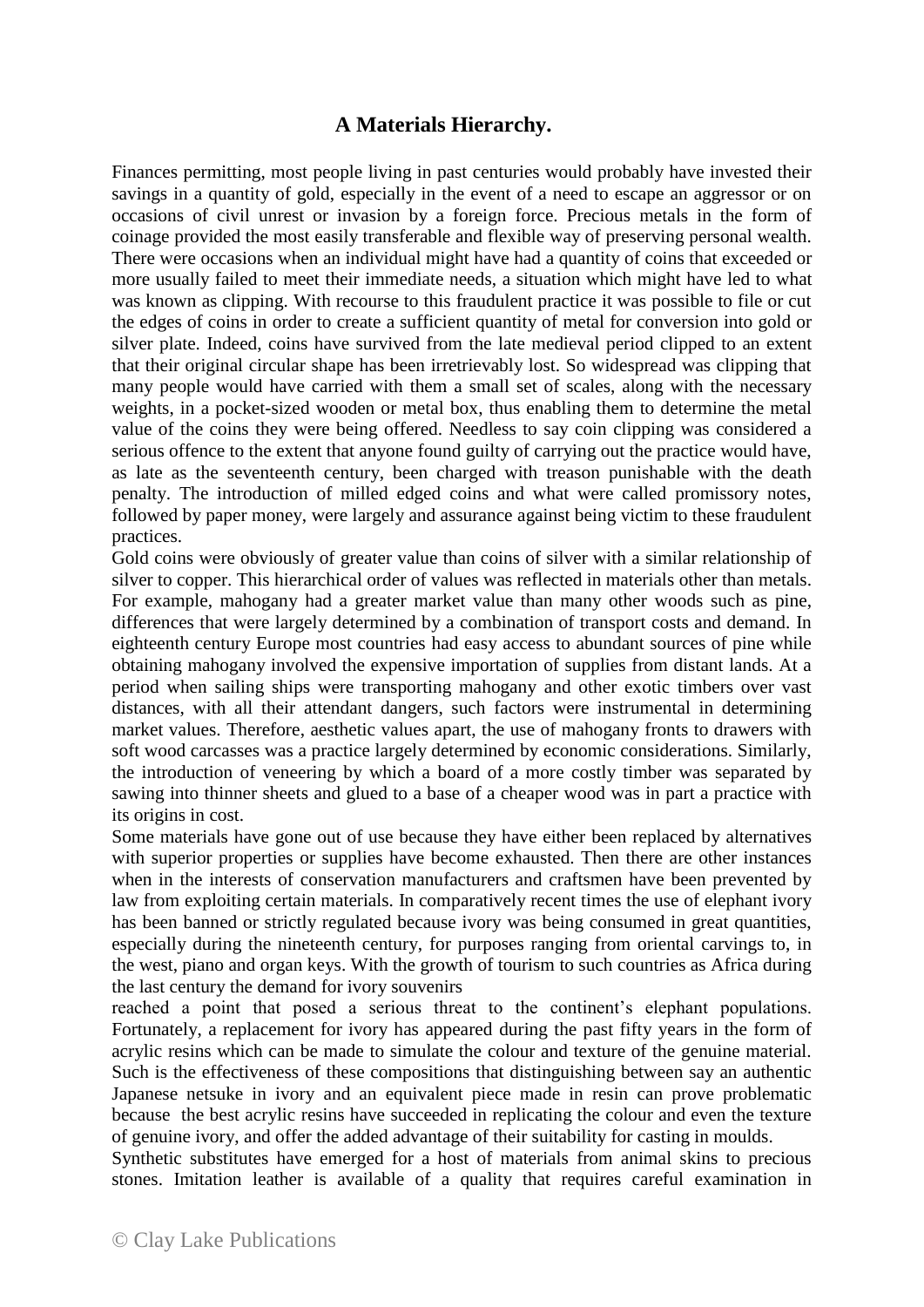distinguishing it from genuine hide. There are, however, some materials that have supposed chemical properties which cannot be created in a synthetic substitute. Familiar are the reports of poachers who have hunted endangered species for some relatively minor part of the animal's anatomy. For example, rhinoceros have been killed for their horn either to satisfy the whim of a Middle Eastern potentate for an exotic sword or dagger handle or to rejuvenate, when ground to a powder, the libido of someone with a sense of ill informed optimism. Tiger bones are sought in China for similar purposes.

Some materials in the past were accorded a status that has been overtaken by later inventions and devices. An interesting example of this kind of change in status is the importance that was once attached to salt. During the medieval period salt was valued beyond being merely a condiment when it was recognized that it had meat- preserving properties. The shelf life of meat, prior to the introduction of refrigeration, was measurable in days. The ensuing high value attached to salt is evidenced in the existence of silver and silver gilt standing salts that, during the medieval period, would have had a premier place on the baronial high table; hence the expression sitting above or below the salt.

Herbs and other perfumed preparations were similarly effective in situations where there were offensive smells as a barrier between the offending matter and one's nose. As late as the mid nineteenth century Britain's cities, with their poor drainage facilities and open sewers, were a major source of several serious diseases. It was widely believed that these bad smells alone were a source of infection. What were identified as miasmas were blamed for the high incidence of scarlet fever and respiratory infections that plagued all levels of society. It was to the credit of such men as Edwin Chadwick and the ceramic manufacturers John and Henry Doulton that conditions in our cities began to improve with the latters' promotion of water filters, and efficiently designed sewer systems.

It is probably obvious from what has already been said that depending on requirements some materials are valued for their rarity, aesthetic qualities, perceived medicinal properties, whether real or imagined, while others possess an importance because of their utilitarian characteristics. The idea that we can draw up a hierarchy of materials based on their preciousness or practical value in single table or list is therefore fundamentally flawed. The only way to proceed is if we draw a clear distinction between intrinsic values, largely based upon rarity, and utilitarian values which in certain cases may have great importance for our very survival.

In compiling a materials hierarchy due consideration should be given to their sources, the distance of this source from the points of use, abundance or otherwise of a given material, ease of cultivation or extraction, a material's characteristics or properties, its resistance to destruction or decay, and last but not least its suitability for working by hand processes or mechanical methods.

Where we place a material in any hierarchy is often in inverse proportion to its practical usefulness. It is important to mention that the point at which a material appears in our proposed table may change as a result of the discovery that it possesses some property previously unrecognized. Hence it follows that a hierarchical table devised say a hundred years ago may not be acceptable today. In the case of gold its high value has been maintained for many centuries long before the discovery that it promised major benefits for medical science. Uranium, on the other hand, was merely a mineral used in glass and glazes long before its enormous destructive potential was recognized. There are other minerals that, because of their abundance, continue to occupy a lowly position in the materials' table. Take clay as an obvious example. There are few places on earth where a clay of one kind or another is totally absent and it has accordingly played a fundamental role in many areas of life. Indeed, of all the materials discussed in this book its antiquity in the form of ceramic artefacts is second only to flint. Its applications range from bricks and simple pots to items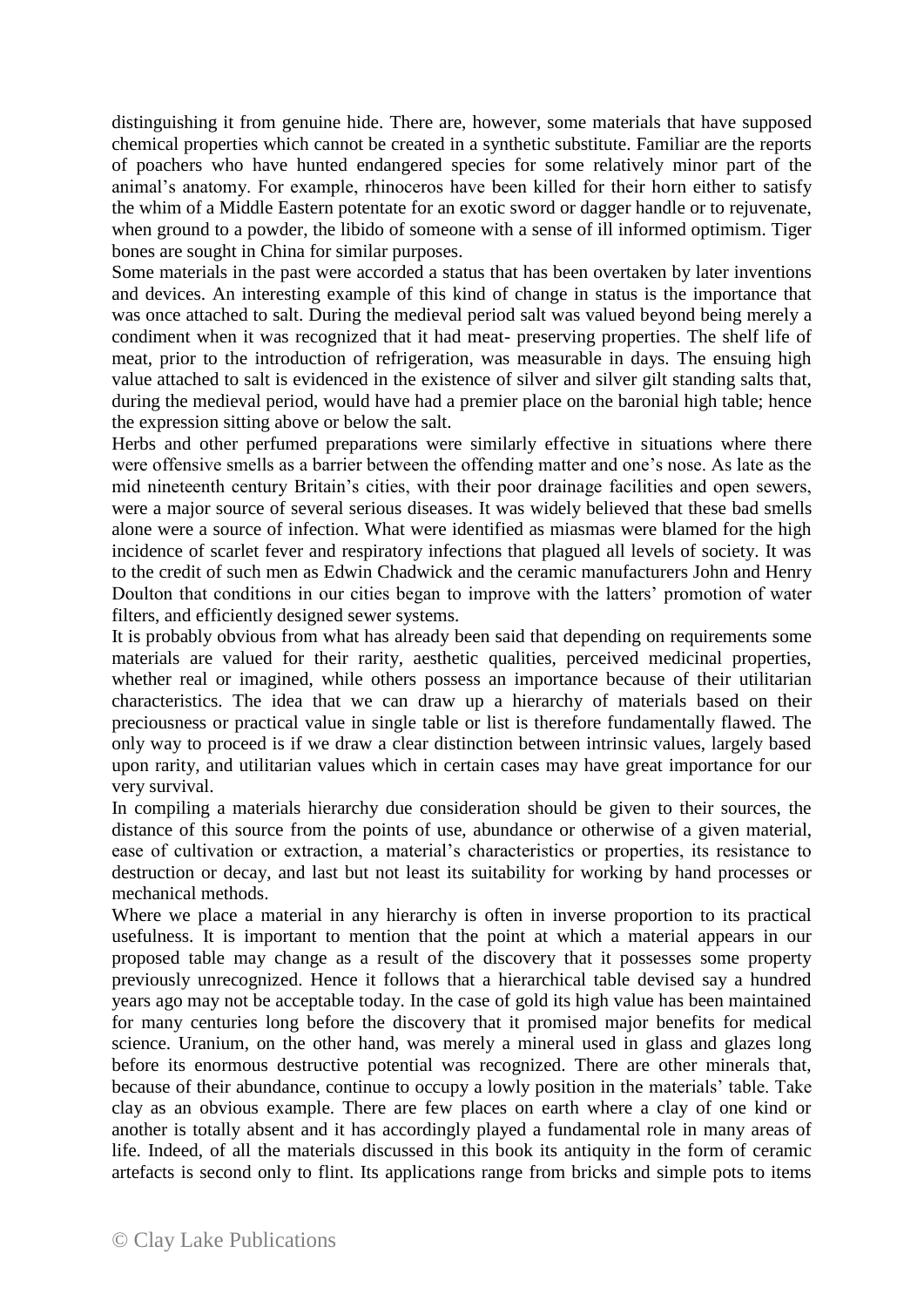essential to space exploration yet until the Renaissance, and with certain exceptions, potters had rarely enjoyed a high standing in the context of other occupations. Conversely, the art of the silversmith was based on a metal that was at certain periods and in some cultures more highly valued than gold therefore in keeping with the preciousness of their essential material silversmiths enjoyed an admired status. However, because clay is a common material which sticks to one's shoes and may hinder agriculture putting it to good use was an appealing activity. Some potters, despite the lowly standing of most of their fellow craftsmen in the medium, achieved success and not least access to the highest levels of the market by making wares of good quality often inspired by forms in gold and silver.

There exists a category of earthenware from fifteenth and sixteenth century Italy characterized by a white glaze and painted in a palette of bright colours and which is known by the name maiolica. Italian maiolica represents one of the rare occasions when potters achieved the status of artists at a time when their less able contemporaries in, for example, Britain were not considered of sufficient importance to warrant membership of a trade's guild. A maiolica potter having risen to the level where he was valued as being equal to a painter or sculptor would obviously have wished to maintain his elevated position. Part of this success might have been attributable to his discovery of some new glaze or technique which he would have wanted to protect from imitation by his competitors. For example, a potter named Giorgio Andreoli of the Italian town of Deruta perfected a glaze known as lustre, the original discovery of which lay at a much earlier period in the Near East. Andreoli's success was in large part due to his ware's similarity to precious metals. Although a version of what later became the patents system existed in late medieval Italy, because Andreoli did not actually invent lustre his particular version of the technique did not presumably qualify for protection.\* Some trades and crafts took unusual steps to protect and maintain their claimed monopoly, in other words they sought and obtained legal protection from infringement by imitators.

In 1292, it was decreed that all glass houses in Venice would be transferred to the islands of Murano. Although the authorities of the time were influenced in introducing this move because of the threat of fire, resulting from the proximity of Venice's glass houses to other properties, it was also initiated as a measure for bringing the glass-making community together in the interests of trade secrecy. Secrecy was further maintained with recourse to a system which is best described as an approved marriage. In other words members of the leading glass-making families intermarried in order to consolidate skills and practices. Severe penalties were imposed on anyone judged guilty of betraying a family's trade secrets because Venetian glass making in the sixteenth century had reached unprecedented levels. By this date the region's glassmakers were producing an almost clear metal, examples of which have survived decorated with canes of clear and opaque glass resulting in an effect known as filigree, plus vessels painted in enamels, and patterns created in the glass itself in imitation of the marble-like veining associated with chalcedony. The obvious similarity between certain glass compositions and precious stones was also of considerable significance, and as a result became a major factor in the enhancement of the glass maker's art.

The values attached to some materials have varied across different cultures. At the time of the West's earliest contacts with South America next to precious stones gold was the material that most Europeans wanted to control and acquire. In this context it is easy to see that when the Spanish conquistadors invaded Mexico and Peru, in the sixteenth century, they would, no doubt have been surprised to find the peoples they subjugated attached a greater value to jade. The Chinese shared a similar high regard for a material renowned for its hardness and hence durability. Burial suits consisting of squares of the mineral joined together with gold wire have been recovered from tombs datable to the H'an dynasty (206 BC-AD 220). The transitory nature of human life at periods before the emergence of a basic understanding of